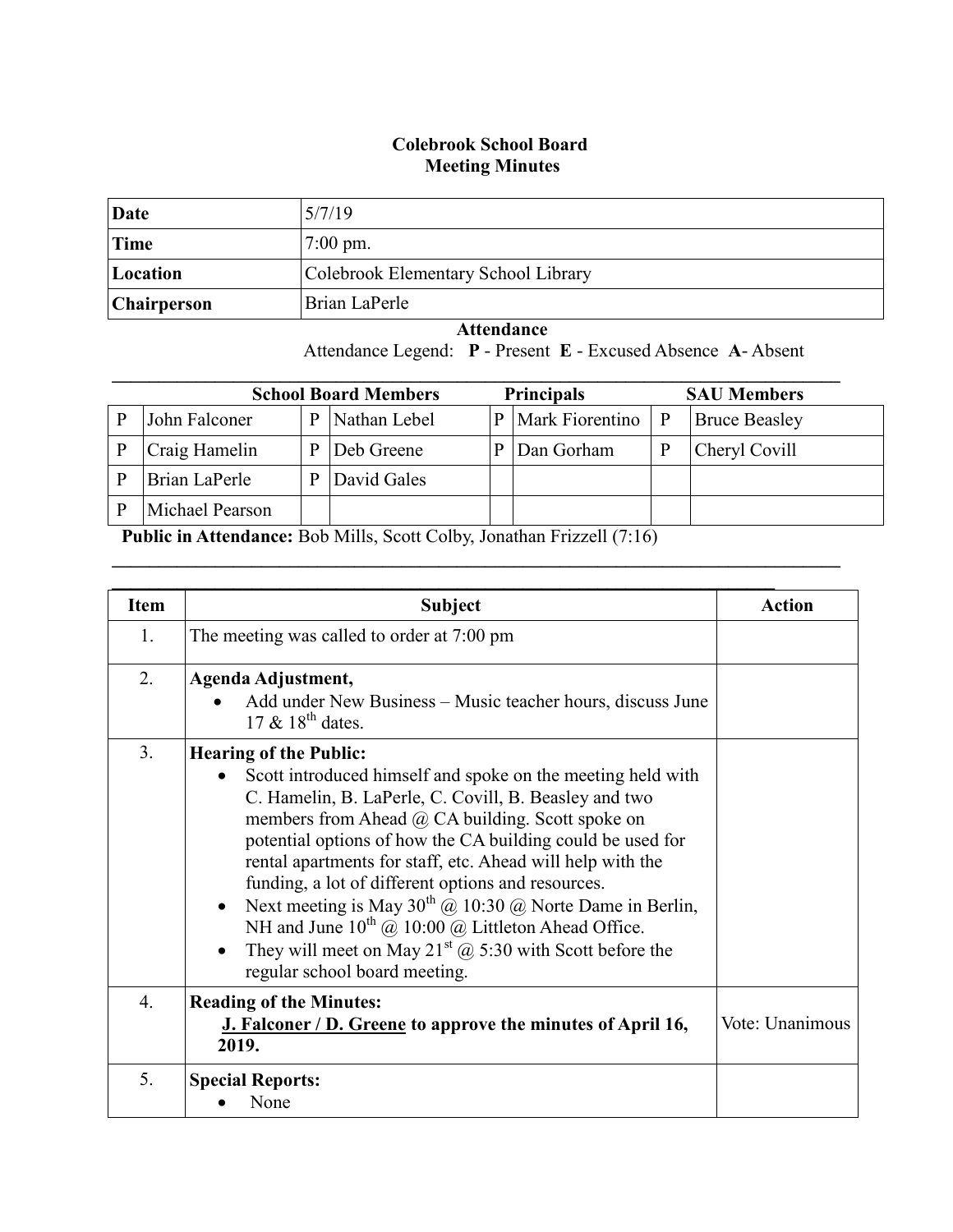| 6.  | <b>School Administrator(s) Reports</b><br><b>Colebrook Elementary - Dan Gorham</b><br>Talked about upcoming events coming up.<br>Joan Cotes will be added to the recognition wall in October.<br>Colebrook Academy - M. Fiorentino<br>Starting test next week.<br>Planning graduation activities.<br>Great senior class trip.                                                                                                                                                                                                                                                                                                                                                                                                                                                                                                                                                                                            |  |
|-----|--------------------------------------------------------------------------------------------------------------------------------------------------------------------------------------------------------------------------------------------------------------------------------------------------------------------------------------------------------------------------------------------------------------------------------------------------------------------------------------------------------------------------------------------------------------------------------------------------------------------------------------------------------------------------------------------------------------------------------------------------------------------------------------------------------------------------------------------------------------------------------------------------------------------------|--|
| 7.  | <b>Superintendent's Report: Bruce Beasley</b>                                                                                                                                                                                                                                                                                                                                                                                                                                                                                                                                                                                                                                                                                                                                                                                                                                                                            |  |
|     | B. Beasley passed out important dates, the last student day is<br>June 14 <sup>th</sup> with dismissal at 12:30. The staff will go full day's<br>Monday and Tuesday the following week.<br>Staffing:<br>Business Teacher – Colebrook<br>$\circ$<br>English Teacher – Canaan<br>$\circ$<br>English, Math & Woodshop - Pittsburg<br>$\circ$<br>May 29 <sup>th</sup> is GEAR UP day in Whitefield.<br>B. Beasley and other board members spoke on Scott Colby                                                                                                                                                                                                                                                                                                                                                                                                                                                               |  |
|     | presentation. Lite discussion followed.                                                                                                                                                                                                                                                                                                                                                                                                                                                                                                                                                                                                                                                                                                                                                                                                                                                                                  |  |
| 8.  | <b>Business Administrator's Report: Cheryl Covill</b><br>C. Covill talked on the upcoming move, classrooms listing to<br>come up with a plan.<br>Use of the building over the summer<br>Colebrook Recreation Dept. uses the CES building<br>$\circ$<br>for summer activities, etc. Melissa Shaw mentioned<br>while renovations are being done at the CES could<br>they use the CA building for their program. The board<br>is alright with the Rec. Dept. using the CA building.<br>Pre-School Program – C. Covill mentioned Mandy is<br>$\bullet$<br>researching this and will hopefully have an update at the next<br>meeting.<br>C. Covill mentioned the old phone system is nothing that Mr.<br>Goulet has any interest in so the old phone system can be<br>disposed of.<br>C. Covill mentioned that Canaan School is withholding<br>funding for tuition and refusing to pay. C. Covill is working<br>through this. |  |
| 9.  | NH School Board Association Business: John Falconer                                                                                                                                                                                                                                                                                                                                                                                                                                                                                                                                                                                                                                                                                                                                                                                                                                                                      |  |
|     | School Board Orientation on May 23 <sup>rd</sup> in Whitefield.                                                                                                                                                                                                                                                                                                                                                                                                                                                                                                                                                                                                                                                                                                                                                                                                                                                          |  |
| 10. | Co-Curricular Committee Report: Brian LaPerle<br>None                                                                                                                                                                                                                                                                                                                                                                                                                                                                                                                                                                                                                                                                                                                                                                                                                                                                    |  |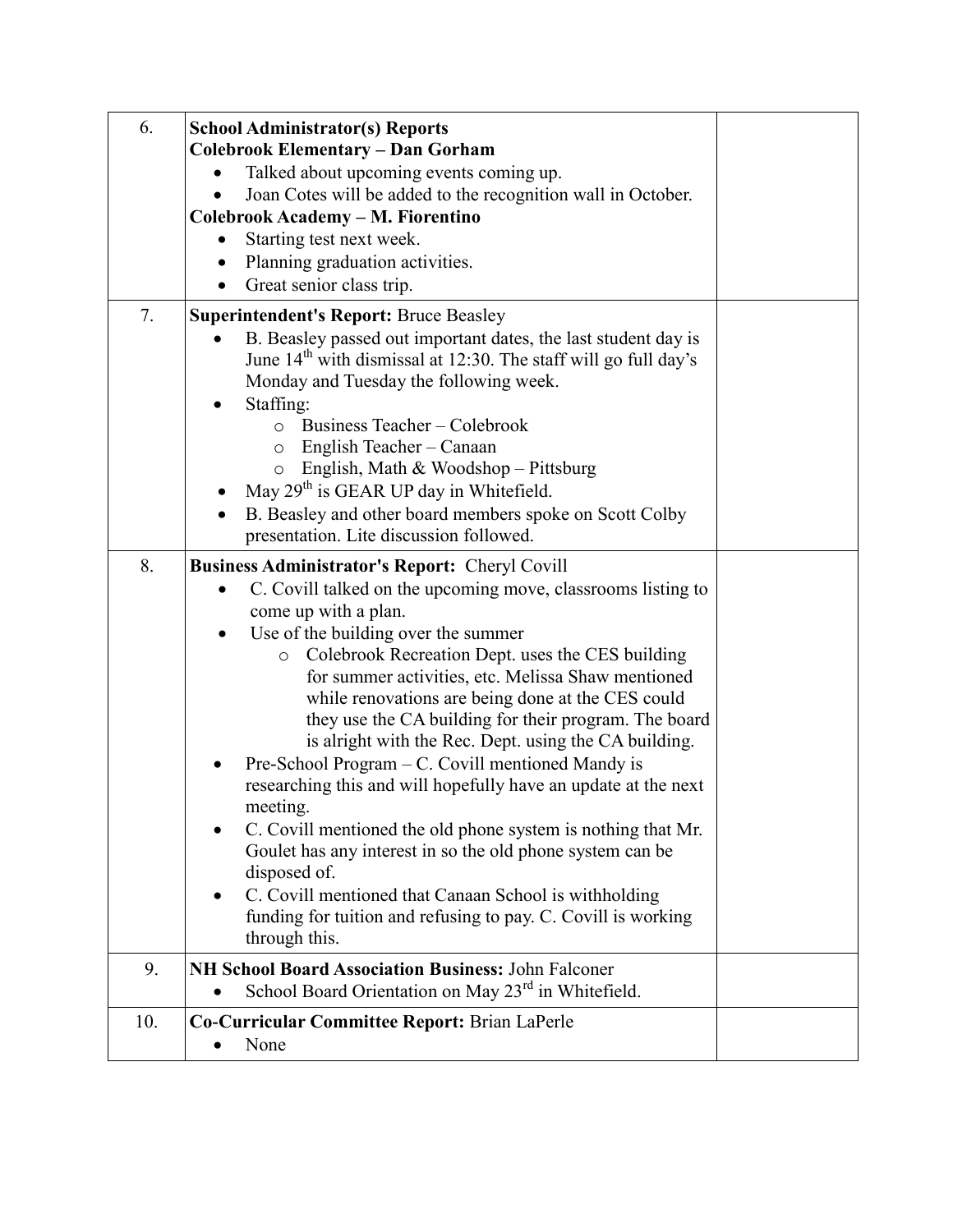| 11. | <b>Building Committee: Craig Hamelin</b>                                                                                 |                         |
|-----|--------------------------------------------------------------------------------------------------------------------------|-------------------------|
|     | Working on security at the CES                                                                                           |                         |
|     | Break in at the CA, M. Fiorentino mentioned a window was<br>$\bullet$                                                    |                         |
|     | broken little damage.                                                                                                    |                         |
|     | Thanks to the custodian for locking up the classrooms.                                                                   |                         |
|     | CES renovation plans update:<br>$\bullet$                                                                                |                         |
|     | $\circ$ PCO #1 – Added Doors/Walls in Technology Suite -                                                                 |                         |
|     | \$4,891.00                                                                                                               |                         |
|     | $\circ$ PCO #3- Fume Hood Relocation - \$3,802.00                                                                        |                         |
|     | $\circ$ PCO #4 – Leave Asbestos tiles in Office Suite and                                                                |                         |
|     | float over the floor - $$(1,800.00)$                                                                                     |                         |
|     | Adjustments will come from the Library furniture<br>$\circ$<br>area.                                                     |                         |
|     | PCO $#2$ – Outside the renovation project, however the<br>$\circ$                                                        |                         |
|     | contractors will be on site and could adjust one                                                                         |                         |
|     | science lab counter top - \$2,508.00                                                                                     |                         |
|     | C. Hamelin made a motion to approve the potential change                                                                 |                         |
|     | order with the removal of PCO #4.                                                                                        |                         |
|     | D. Gales / D. Greene motion to approve all the PCO's as                                                                  | J. Falconer & N.        |
|     | presented.                                                                                                               | $Lebel -$               |
|     |                                                                                                                          | Abstained vote          |
|     |                                                                                                                          | C. Hamelin - No<br>Vote |
|     |                                                                                                                          | 3 Vote Yes              |
|     |                                                                                                                          |                         |
| 12. | <b>Policy Committee Report: Deb Greene</b>                                                                               |                         |
|     | <b>D.</b> Greene / N. Lebel motion to accept the following policies:                                                     | Vote: Unanimous         |
|     | JICK – Pupil Safety and Violence Prevention –<br>$\circ$                                                                 |                         |
|     | <b>Bullying</b><br>JICK - R - Documentation of Bullying                                                                  |                         |
|     | O<br><b>JICL</b> – School District Internet Access for Students<br>$\circ$                                               |                         |
|     | $JICL - R - Student Acceptance Technology Use &$<br>$\circ$                                                              |                         |
|     | Code of Conduct                                                                                                          |                         |
|     | JICM – Bring Your Own Device / Technology<br>$\circ$                                                                     |                         |
|     | JIH – Student Searches and Their Property<br>$\circ$                                                                     |                         |
|     | $JIH - R - Search$ of Students<br>O                                                                                      |                         |
|     | JIHB – R – Student Operated Vehicle Search Report<br>O                                                                   |                         |
|     |                                                                                                                          |                         |
|     | JIHD – Student Interviews and Interrogations<br>O                                                                        |                         |
|     | JIJ – Student Protests, Demonstrations and Strikes<br>$\circ$                                                            |                         |
|     | JIE – Student Fund-Raising Activities<br>O                                                                               |                         |
|     | JIF – Student Activities Fund Management<br>$\circ$                                                                      |                         |
|     | $JIF - R -$ Administering Student Activity Fund<br>$\circ$                                                               |                         |
|     | JJG - Non-School Sponsored Contests for Students<br>O                                                                    |                         |
|     | JJIB - Interscholastic Athletics<br>O                                                                                    |                         |
|     | JJIF – Guidelines for Proper Sportsmanship<br>$\circ$<br>JJJ – Access to Public School Programs by Nonpublic,<br>$\circ$ |                         |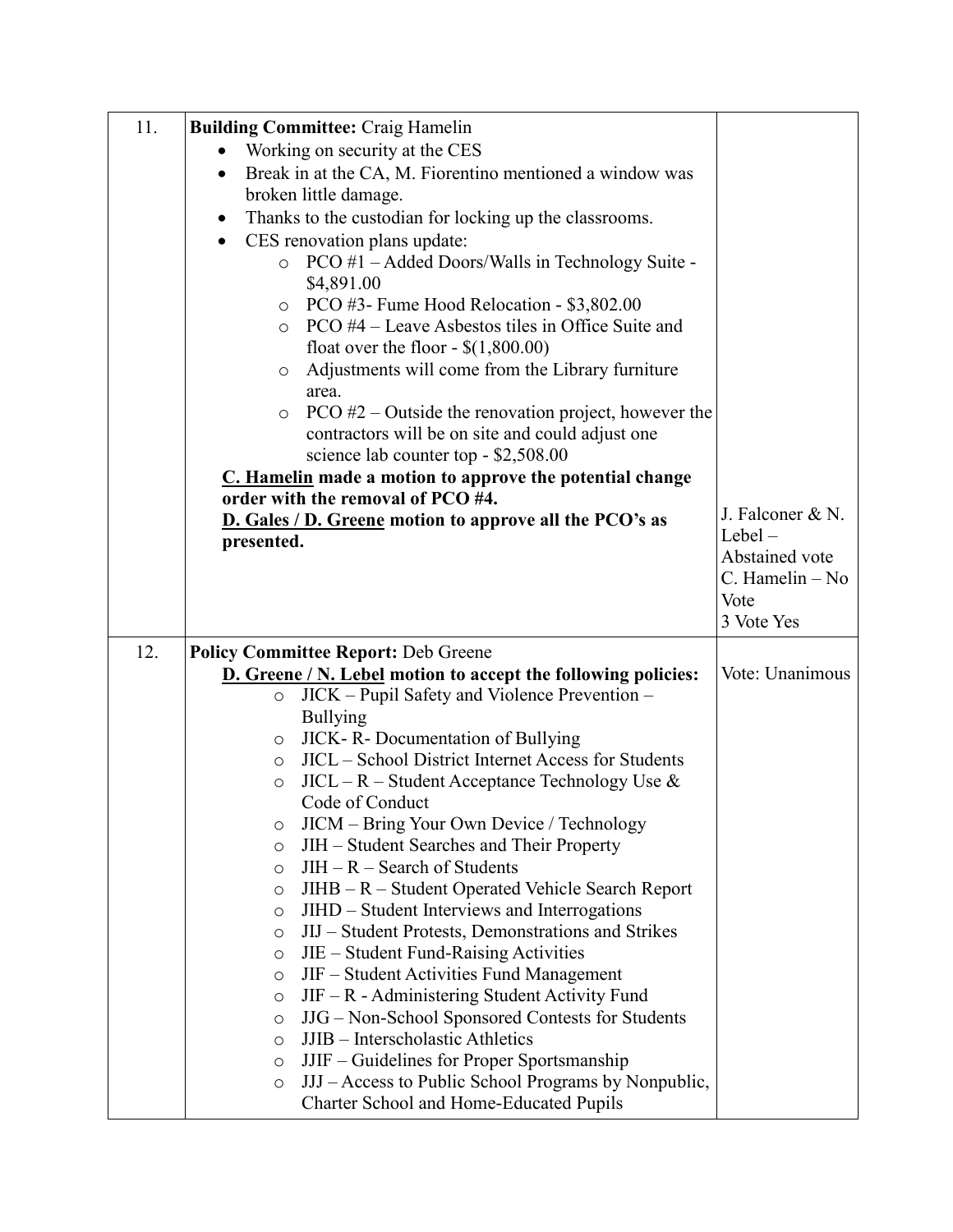|     | JKA – Corporal Punishment<br>$\circ$                                                               |  |
|-----|----------------------------------------------------------------------------------------------------|--|
|     | $JKB - 1 - Detention Procedure$<br>$\circ$                                                         |  |
|     | JLA - Student Insurance Program<br>O                                                               |  |
|     | JLCF – Special Physical Health Needs of Students<br>$\circ$                                        |  |
|     | JLDBA – Behavior Management and Intervention<br>$\circ$                                            |  |
|     | JLDBA - 1- Suicide Prevention<br>$\circ$                                                           |  |
|     | JLDBA – 2 – Suicide Prevention Procedure<br>$\circ$                                                |  |
|     | JLF – Reporting Child Abuse or Neglect<br>$\circ$                                                  |  |
|     | $JLF - R - Child$ Abuse or Neglect School Posting<br>$\circ$                                       |  |
|     | JLI / EB - Joint Loss Management Committee<br>$\circ$                                              |  |
|     | JLIA – Supervision of Students<br>$\circ$                                                          |  |
|     | JLIE – Student Motorized Vehicle Use<br>$\circ$                                                    |  |
|     | JLIE – R – Student Motorized Vehicle Use – Permit<br>$\circ$                                       |  |
|     | Application                                                                                        |  |
|     | JQ – Student Fees, Fines and Charges<br>$\circ$<br><b>JRA</b> – Student Records and Access – FERPA |  |
|     | $\circ$<br>JRB / GBEAA – Confidential Student Information<br>$\circ$                               |  |
|     | JTA - Weather Guidelines for Outdoor Play<br>$\circ$                                               |  |
|     | Section J Policies (District)                                                                      |  |
|     | $JJA - Student Activities & Organizations$<br>$\circ$                                              |  |
|     |                                                                                                    |  |
| 13. | <b>Support Staff Committee Report: Michael Pearson</b>                                             |  |
|     | None                                                                                               |  |
|     |                                                                                                    |  |
| 14. | <b>Negotiations Committee Report: John Falconer</b><br>None                                        |  |
|     |                                                                                                    |  |
| 15. | <b>Curriculum Committee Report: David Gales</b><br>$\bullet$                                       |  |
|     | None                                                                                               |  |
| 16. | <b>Technology Committee Report: David Gales</b>                                                    |  |
|     | None<br>$\bullet$                                                                                  |  |
| 17. | <b>Regional Committee Report: Brian LaPerle</b>                                                    |  |
|     | Met last week, article in newspaper.<br>$\bullet$                                                  |  |
|     | Not going back to Model 11.                                                                        |  |
|     | There are two options being discussed.                                                             |  |
|     | B. LaPerle explained the two options on the table, and show<br>$\bullet$                           |  |
|     | the public what the total cost would be and why.                                                   |  |
| 18. | <b>Unfinished Business:</b>                                                                        |  |
|     | Discussed under C. Hamelin report.                                                                 |  |
|     |                                                                                                    |  |
| 19. | <b>New Business:</b>                                                                               |  |
|     | <b>Staffing Update:</b>                                                                            |  |
|     | Business Teacher $\omega$ CA – Interview on Monday<br>$\circ$                                      |  |
|     | Para-Professional – spoke with staff members whom<br>O                                             |  |
|     | positions that have been reduced.<br>Music – Annual School Meeting                                 |  |